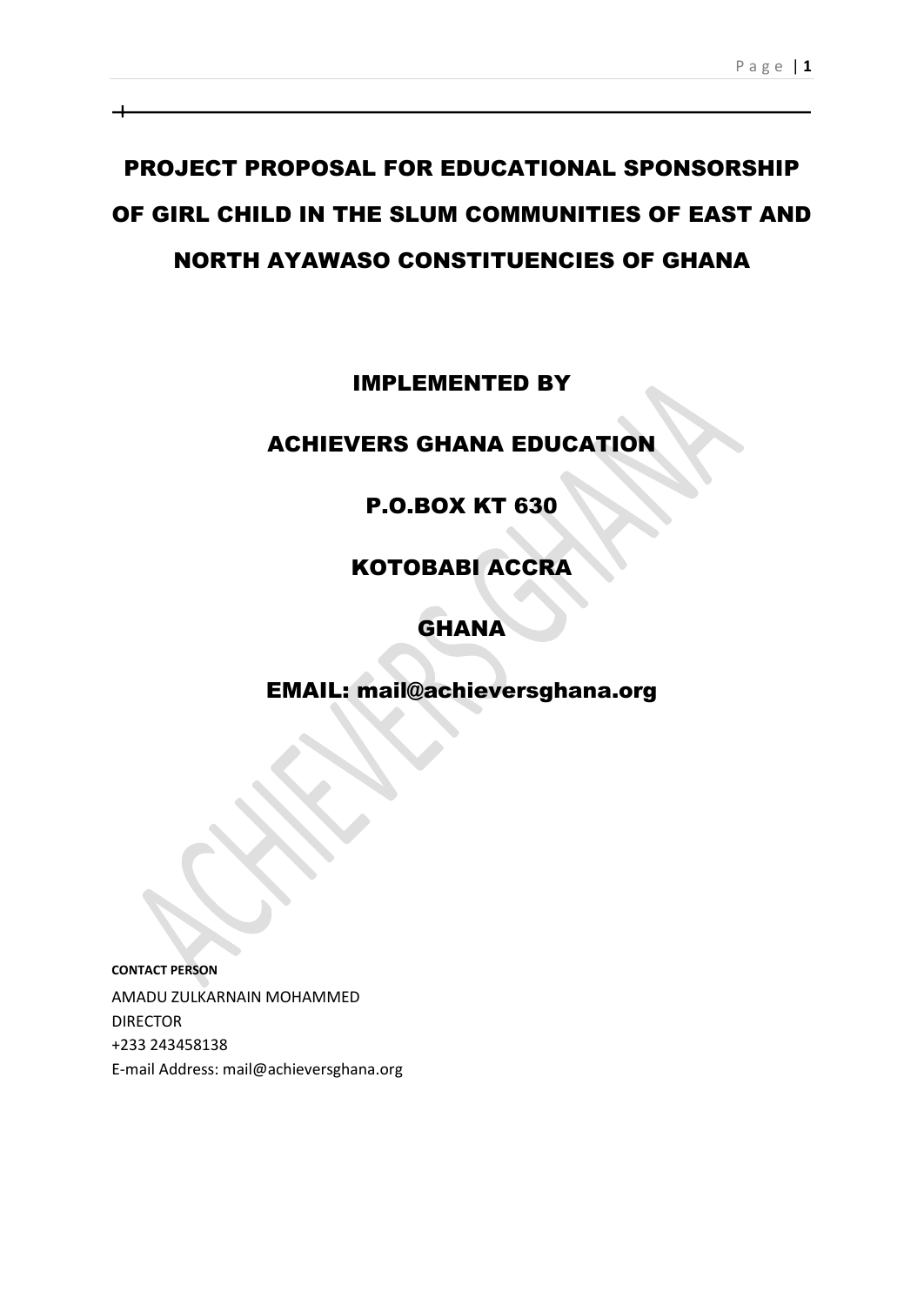#### **INTRODUCTION**

In a slum, where most people live below the poverty line, girls and women education takes the back seat. Poverty, underdevelopment, mass illiteracy, ignorance, urban backwardness and conservatism cause a majority of girls in slums to be deprived of their basic right to education. Various other social problems such as child marriage, trafficking and discrimination leads toward the undermining of girl's right to education. Limited access to education means many are stuck in a cycle of poverty.

Women and Girls are often treated as second-class citizens in our society. They have no access to contribute to community development and it is perceived that the only place they can best perform is in their husband's house and in the kitchen. They are forced to marry at a tender age because of religious, cultural and traditional beliefs. These barbaric attitudes towards female children must stop.

Achievers Ghana Education aims to educate the uneducated ones, for them to realize that pushing a girl child to marriage is not the solution to the acute poverty we are facing. Rather educating them to a higher level for them to be gainfully employed and earn a good living, will subsequently solve their problems.

## **PROBLEM STATEMENT**

The Convention on the right of the Child (CRC) defines a **'child'** as **'a person below the age of 18'**, unless the laws of a particular country set the legal age for adulthood younger. The Children's Act of Ghana, Act 560 (1998 – Section 1) defines a child as 'a person below the age of eighteen (18) years.

Child marriage occurs when one or both of parties involved in marriage are below the age of 18. Child marriage is a manifestation of that violence. Violence against women and girls is a global menace. In Ghana, statistics indicate violence against women's and girls' that affects one in every three women. In many cases, parents opine that it is in their child's best interest to marry at a young age, believing that this will protect them against physical or sexual assaults. This belief is however misguided. On the contrary, child marriage puts victims at risk of sexual, physical and psychological violence.

## **ACHIEVERS GHANA STORY**

The story of Achievers starts with a girl called Amina. She lives in the Accra (Ghana) slum of Nima. Despite limited access to education, Amina Ismael excels at school. However, all her hard work looks in vain when, at the tender age of 12, her uncle want to force her into early marriage. They betroth her to a man who will take responsibility for her after the marriage. Amina is still in school and in Senior High School. She is passionate about continuing her education. Amina's situation raises a lot of issues with some of her teachers. Those teachers gather and report the issue to the authorities. They intervene and rescue her. Courageously Amina manages to avoid marriage and she is able to continue her education. What she experienced has happened and continues to happen to a lot of innocent girls in her community. Everybody thought nothing could be done about it, because of cultural and religious acceptance. So Amina, as young as she is, inspires and motivates many.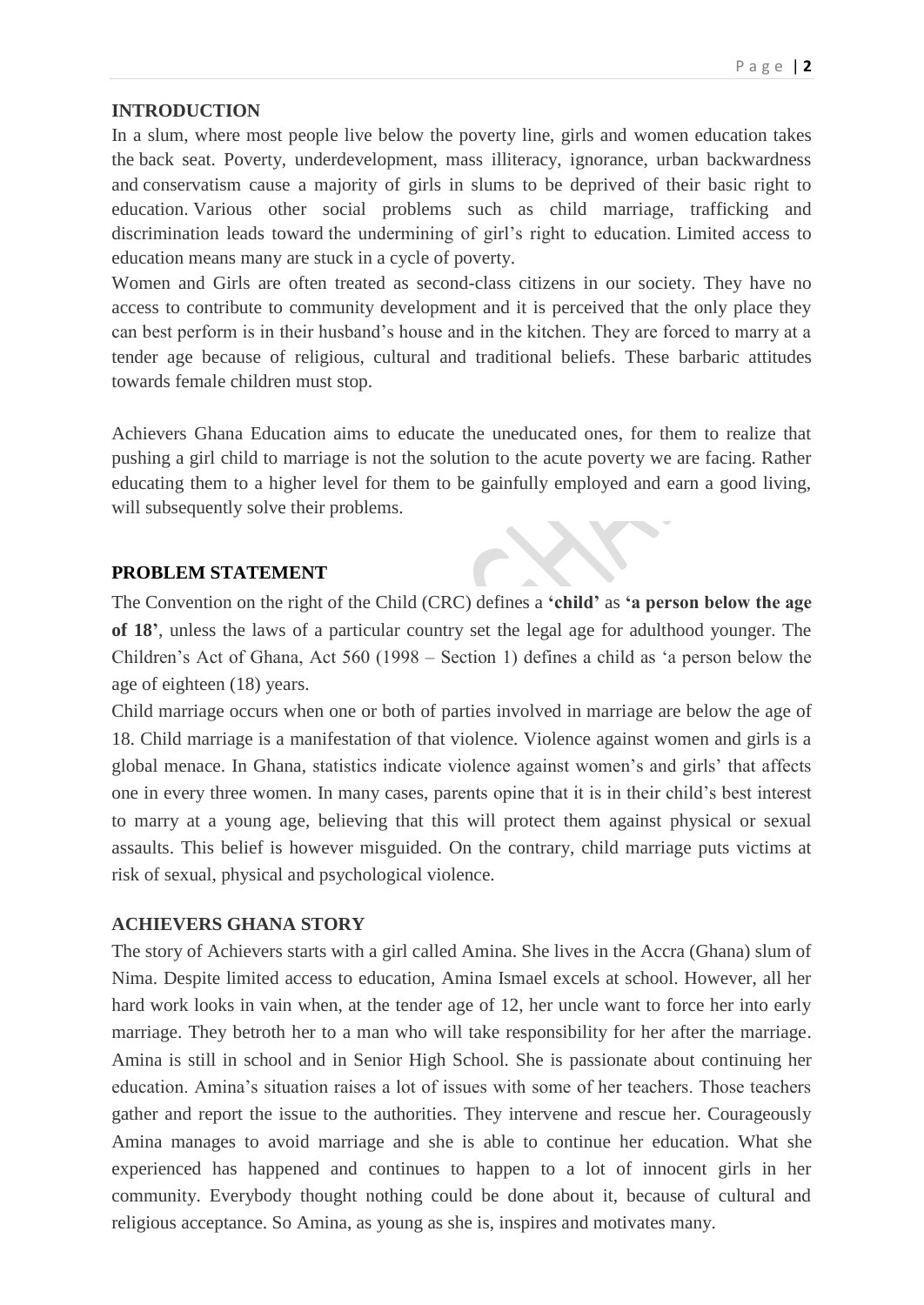Grateful for the intervention of the teachers and the authorities, Amina, at age 16 and still a student herself, becomes an advocate for girl child education. She believes that for the world to be at peace, women need to be educated to a higher level. Women have been denied the privilege of education and it is high time to advance female education. Though the government of Ghana has introduced free universal education, in our part of the world, females are still marginalized and are still struggling to have a position in the human race.

In May 2011, Amina helped co-found the Achievers Ghana, with some of her friends and one of the teachers (Amadu Mohammed) who passionately shared her plight. The aim is to prevent similar situations to be suffered by other young girls in the community. Achievers Ghana, originally set up as reading club to help mobilize young girls and to educate them on their rights, now has activities that go well beyond just reading.

## **NEED ASSESSMENT**

In order to improve the situation of these, it's necessary for families and local communities to contribute either individually or as group to supplement government's effort and those of other development partners. Therefore, there is need / a call for both local and international organizations/ communities/ groups/development partners/corporates and private individuals to contribute in order to improve the situation under which these girls live and grow. We intend to encourage families, communities and external parties to treat all girls from the slum and other vulnerable girls with respect ensuring that they are not treated as helpless victims but as actors in their own rights. They should be entitled to express their own views and be actively involved in matters that relate to them.

## **CHALLENGES:**

Being a local initiative by Achievers Ghana, there are quite a lot challenges the organization meets:

- General perception and belief systems that limits the abilities and potentials of a girl child.
- Parents / Guardians do lack the confidence and resources to make contribution towards the education of these girls in the slum communities.
- Girls from the slums do lack the required scholastic materials and training materials.
- Most slum girls cannot access proper nutrition and sanitary pads which leads to poor health.
- The organization lacks enough resources and finances.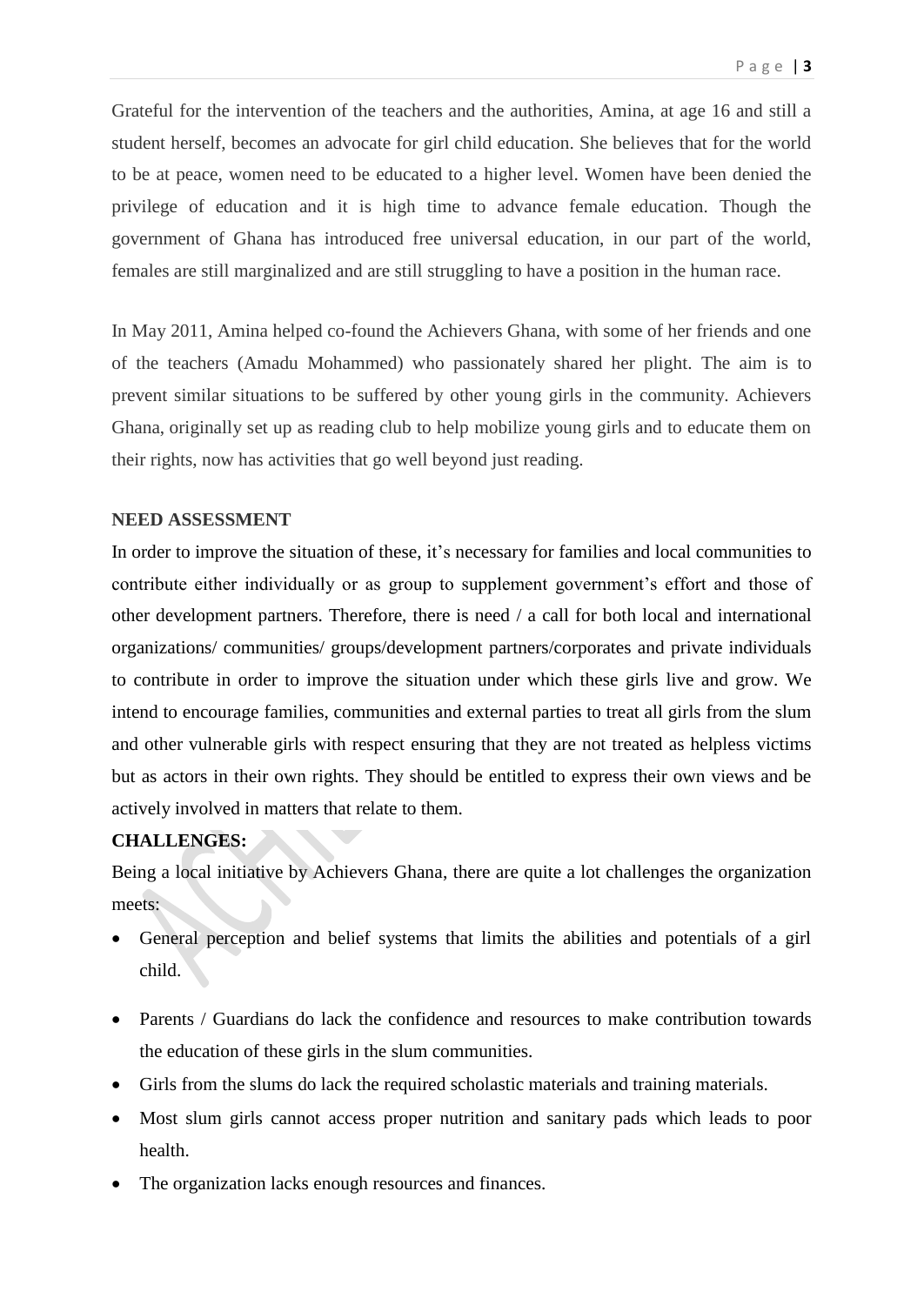## **PROJECT DESCRIPTION:**

The project aims at providing primary and secondary and vocational educational services to vulnerable girls in the vulnerable and underprivileged girls in the slum communities of Nima and Maamobi of Accra.

## **PROJECT MISSION:**

Provision of holistic high quality education and skills to vulnerable and underprivileged slum girls for better resource exploitation, management and control for improved quality of life.

# **PROJECT GOAL:**

- To improve the well- being of vulnerable and underprivileged girls in the slum communities.
- To promote primary, secondary and vocational education to vulnerable and underprivileged girls in the slum communities.
- To provide care and support services to these vulnerable and underprivileged girls.
- To promote job creation opportunities to the most vulnerable and underprivileged.
- To promote income generating opportunities to the vulnerable and underprivileged.

## **PROJECT OBJECTIVES:**

- To access primary, secondary and vocational education to the vulnerable and underprivileged girls in the slums.
- To access the vulnerable and underprivileged girls in the slums with scholastic materials and other training materials.
- To improve the nutrition and sanitary condition of these vulnerable and underprivileged girls.
- Prevention of the involvement of these vulnerable and underprivileged girls into early and force marriages, commercial sex activities, child domestic labour and other immoral activities.
- To increase capacity in job creation and income generation.
- To promote more cohesive considerate and creative individuals/societies with equal opportunities and rights for all.

# **PROJECT ACTIVITIES:**

 **Education (scholarships) -** Using a variety of educational approaches to build knowledge, skills, and self-confidence. The top priority of Achievers, providing funds for school fees, books and uniforms. The level of funding support is decided after certain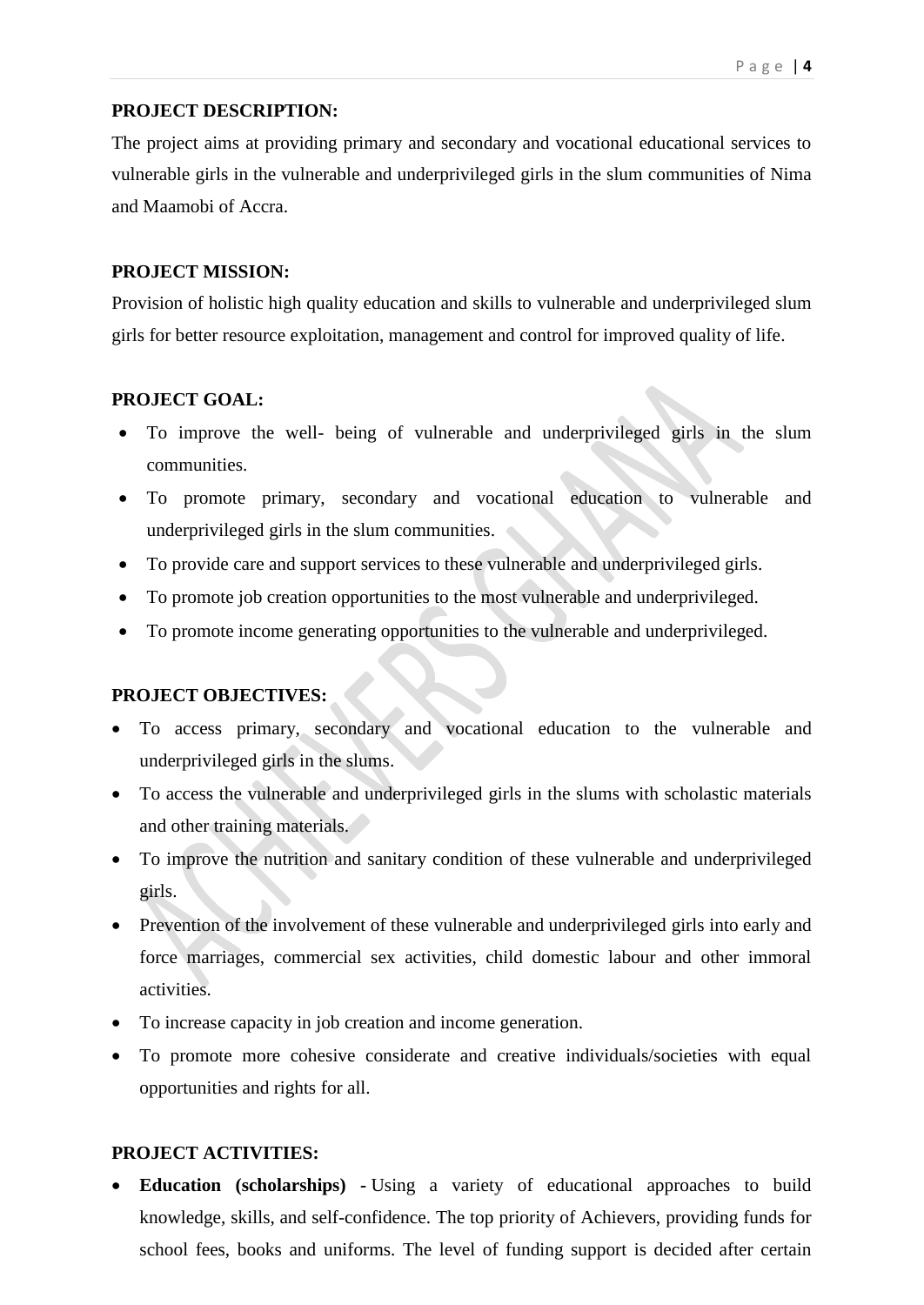selection criteria are met for each girl. Girls of basic school age are favoured to maximise long-term impact. The progress of each girl, including grades and attendance are regularly evaluated.

- **Technology -** Using technology to advocate, connect, and increase awareness of key issues affecting girls and to support girls in slum communities that are constantly learning, mobilizing and evolving. And also to inspire, educate and equip a girl child in a slum community with the computing skills. Achievers Coding and ICT program is providing unparalleled computer science education to girls at the community level giving them the hard and soft skills needed to become the technologists of tomorrow. We don't just offer exposure to technology, we train tomorrow's engineers. We believe that more girls exposed to computer science at a young age will lead to more women working in the technology and engineering fields.
- **Leadership and Mentorship -** To change attitudes and systems, women and girls must be leaders – in protest, advocacy, representation and mobilization. This includes providing young women with important leadership and mentoring opportunities. Meeting and hearing from role models that girls can relate to is invaluable in sparking their interest in various careers. We invite female who are professionals to share information about their career paths, professional and personal life, and why they think their careers are interesting. This discussion is done in small groups, inspirational talks or round table discussions. We try to avoid lecturing and let girls ask questions freely.
- **Career Skills Development:** Girls are stalled between school and productive work: more than a third—34%—of young women in developing countries are jobless—out of the labor force and not in school (World Bank, 2014). Although the gender gap in school enrollment has been closing, the gender gap in labor force participation is on the rise. Reaching girls during adolescence is critical—decisions made and behaviors established during this period affect their horizons later in life. During this formative period in their lives it is important to provide adolescent girls with the tools they need to become economically empowered young women. Achievers Ghana teaches deprive girls in batik, tie & dye, liquid soup making, bead making, painting etc. in order to be empowered economically.
- **Community Advocacy**: Achievers Ghana across the communities have long been advocating for more protections to prevent adolescent girls from being forced to get married before they are ready. Fundamentally, child marriage is a violation of human rights. It's also a harmful practice that drags down communities and economies. When girls are safe, healthy, educated, and empowered, research has shown that they help have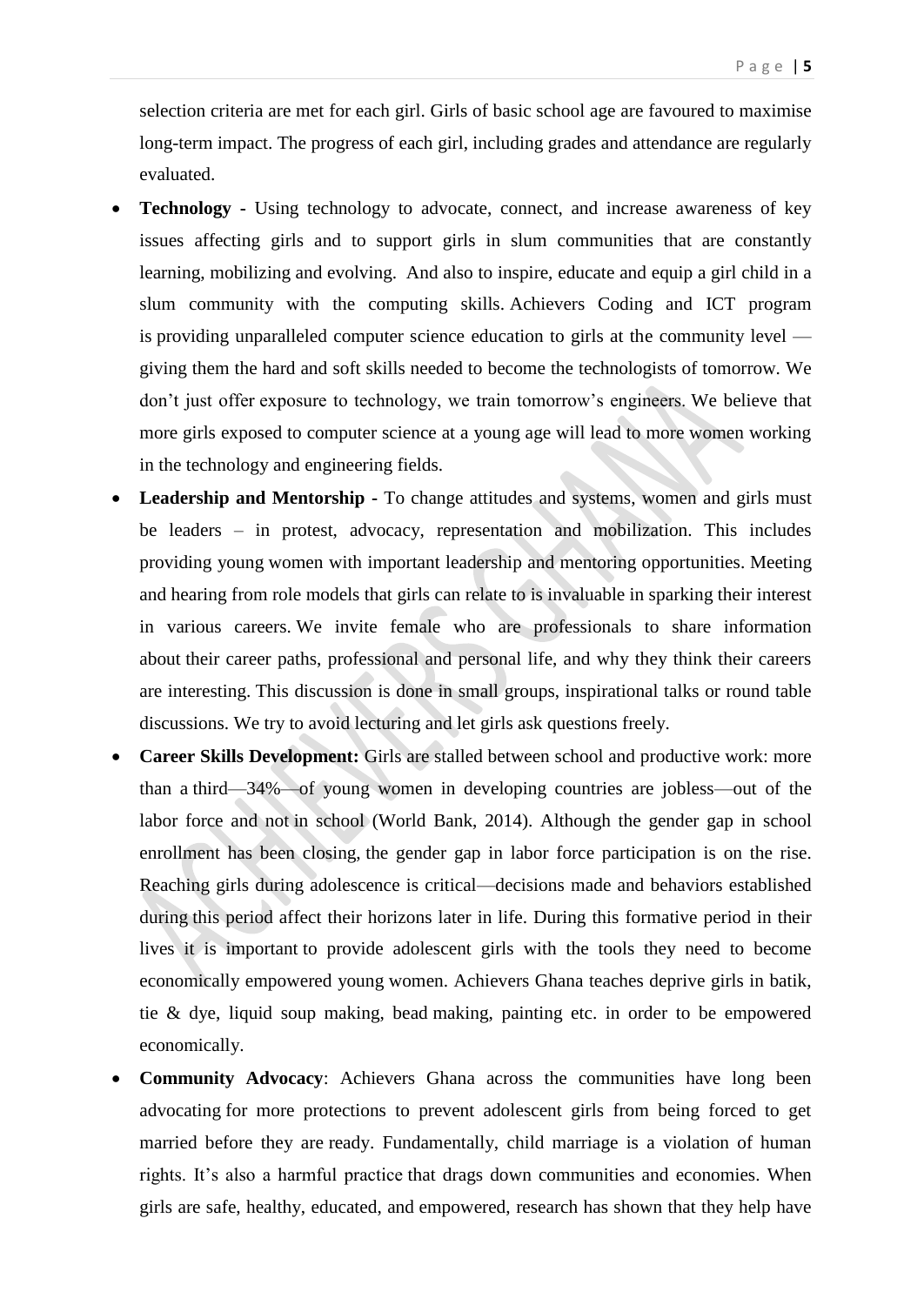healthier children, earn more income, and help grow economies – making them powerful agents of positive change.

## **TARGET GROUP:**

The main target groups are the most vulnerable and underprivileged girls in the urban slum dwellers. Initially a total of 250 girls shall directly benefit from the program. The age group of 4 to 18 years is considered.

# **GEOGRAPHICAL COVERAGE:**

The program covers the urban slums of Nima, Accra Newtown, Maamobi, Pig Farm, Kotobabi, Kanda and Ruga of East, North and Central Ayawaso constituencies of Greater Accra region.

# **EXPECTED OUT-COME:**

- 250 vulnerable and underprivileged girls shall access school fees, uniforms and books on a term basis.
- 250 vulnerable children and youths shall access scholastic and training materials on a termly basis.
- 250 vulnerable children and youths shall access nutritional foods on daily basis during the study days.
- 250 vulnerable children and youths shall access basic primary health care and support.

# **PROJECT IMPLEMENTATION:**

It will be implemented by Achievers Ghana Education.

With the availability of resources, the project shall be fully operational within one month and on-going depending on the agreed donor time framework. The program tends to cover duration of 5 years.

| <b>ACTIVITY</b> | <b>STRATEGY</b>  | <b>PERSON</b>                       | <b>INDICATOR</b> | <b>RESOURCES</b> |  |
|-----------------|------------------|-------------------------------------|------------------|------------------|--|
|                 |                  | <b>RESPONSIBLE</b>                  |                  | <b>ACQUIRED</b>  |  |
| Recruit 250     | Identify         | Project<br>$\bullet$                | 250 vulnerable   | Conducive and    |  |
| vulnerable and  | vulnerable and   | <b>Director</b>                     | and              | secure           |  |
| underprivileged | underprivileged  | 2 resource<br>$\bullet$             | underprivileged  | environment      |  |
| girls.          | girls in need of | persons                             | required         |                  |  |
|                 | support          | Parents /<br>$\bullet$<br>Guardians |                  |                  |  |

# **PLANNED PROJECT ACTIVITIES 2016/2017**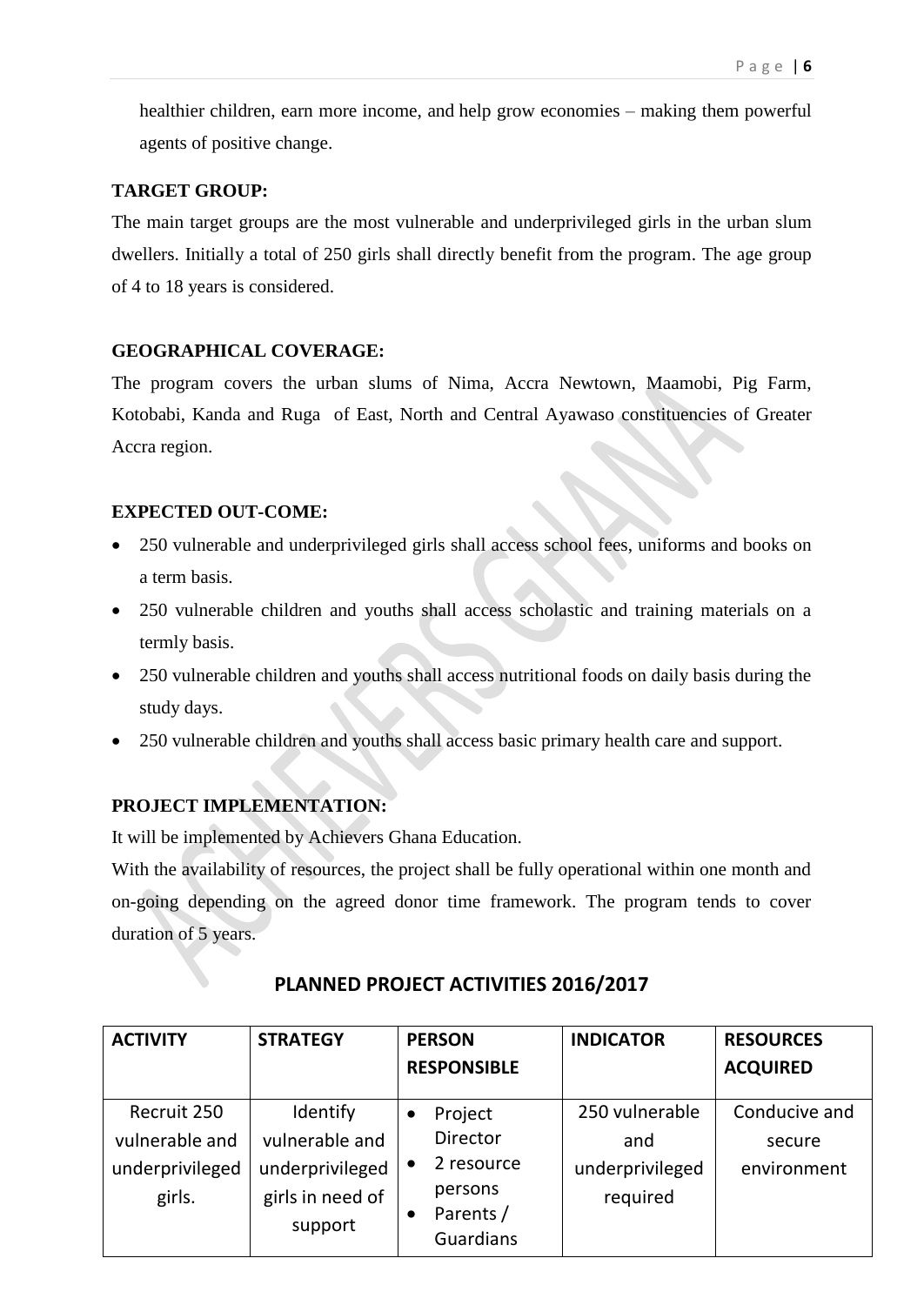| Data collection<br>per girl      | Use<br>questionnaires<br>method and fill<br>out girl<br>sponsorship<br>forms                                  | Local councils<br>$\bullet$<br>Religious<br>leaders<br>Project<br>$\bullet$<br><b>Director</b><br>2 resource<br>$\bullet$<br>persons<br>Parents /<br>Guardians<br>Girls<br>Local councils<br>$\bullet$ | Dully filled girl<br>sponsorship<br>forms in place.                                                                                                                             | Logistical<br>$\bullet$<br>support<br>Conducive<br>$\bullet$<br>environment                                                                     |
|----------------------------------|---------------------------------------------------------------------------------------------------------------|--------------------------------------------------------------------------------------------------------------------------------------------------------------------------------------------------------|---------------------------------------------------------------------------------------------------------------------------------------------------------------------------------|-------------------------------------------------------------------------------------------------------------------------------------------------|
| Give support to<br>beneficiaries | Use schools and<br>Achievers<br>Ghana Learning<br>Center<br>organizational<br>structure for<br>implementation | Project<br>$\bullet$<br>Director<br>2 resource<br>$\bullet$<br>persons<br>Parents<br>$\bullet$<br><b>Bursar</b><br>School<br>teachers<br>Volunteers                                                    | School fees,<br>$\bullet$<br>books &<br>uniform per<br>girl<br>Computers<br><b>Mentors</b><br><b>Nutritional</b><br>foods<br>supplied on<br>a daily basis<br>Medical<br>support | Logistical<br>$\bullet$<br>support<br>Conducive<br>environment<br>for learning<br>in place.<br>Certified<br>$\bullet$<br>medical<br>practioners |

# **SELECTION CRITERIA:**

 Most vulnerable to early and forced marriages, orphaned girl child, girls from old/weak grand parents and guardians and girls from single parents.

 $\mathcal{L}_{\mathcal{S}}$ 

- Girls from families whose surviving parents are weak and sickly of chronic diseases.
- Vulnerable girls from very poor household and girl headed household.

# **EVALUATION AND REPORTING SYSTEM:**

The project will be subject to evaluation on a quarterly basis. However, day to day monitoring of its progress will be carried out by the Project Director and the Head teachers where these girls attend school in consultation with the girls, and the beneficiary community members to ensure attainment of the project goal. Quarterly reports are to be made to the donor agency to confirm proper and effective use of resources received. All the necessary information and photographs concerning the girl(s) will be available on request.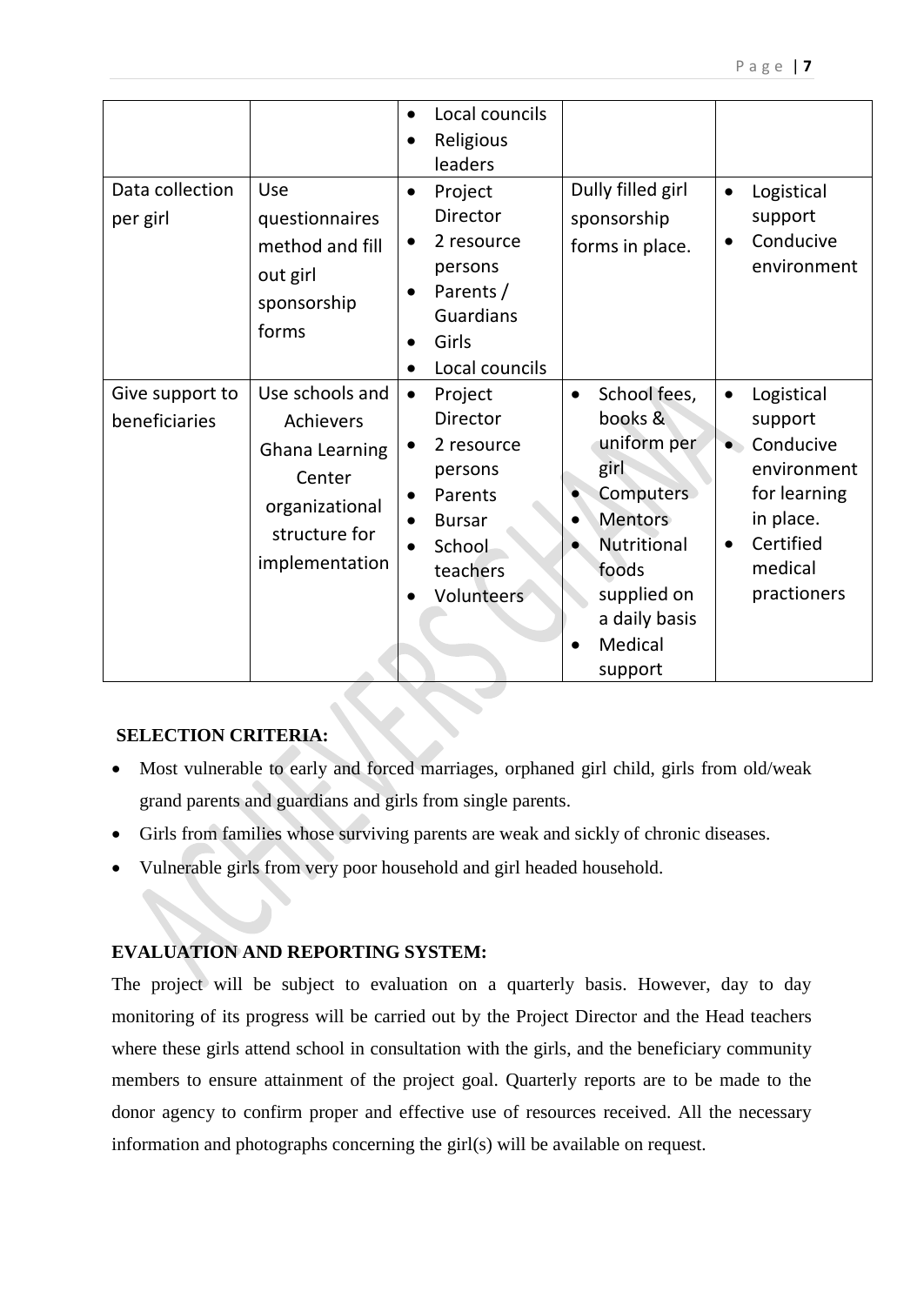# **PROJECT SUSTAINABILITY:**

Though it's a girl's support project, at the start of the project, the beneficiary community members will be mobilized and sensitized about the need to contribute positively towards the education of the vulnerable and underprivileged girl child. A community management committee will be set up to which all beneficiary members will be required to contribute a substantial community fee quarterly there in putting up a trust for the long term education of these girls even after the end of the project.

#### **PROJECT BUDGET (ANNUAL):**

## **LOCAL CONTRIBUTION**

| <b>ACTIVITY</b>                      | <b>DETAILS</b>          | <b>GH CEDIS</b>      | <b>GH CEDIS</b>        | US.            |
|--------------------------------------|-------------------------|----------------------|------------------------|----------------|
|                                      |                         |                      | ¢.                     | <b>DOLLARS</b> |
|                                      |                         | <b>Montly</b>        | Yearly                 |                |
| Selection Exercise (Selection of the | 2 resource persons      | $(Gh\phi 50x3=$      | $Gh\mathcal{L}3,600/=$ | 900            |
| most needy orphans & vulnerable      | allowances @ per day.   | $Gh\mathcal{L}150$   |                        |                |
| deplorable children)                 | (three days each month) | Gh¢ 150 x 2          |                        |                |
|                                      |                         | $=$ Gh¢300           |                        |                |
|                                      |                         |                      |                        |                |
| <b>Desktop Computers</b>             | 100 quantities          |                      |                        |                |
|                                      |                         |                      |                        |                |
|                                      |                         |                      |                        |                |
|                                      |                         |                      |                        |                |
| <b>ICT</b> Training                  | 2 resource persons      | $(Gh\phi 50x3=$      | Gh¢3,600 / $=$         | 900            |
|                                      | allowances @ per day.   | $Gh\mathcal{L}150$   |                        |                |
|                                      | (three days each month) | Gh¢ 150 x 2          |                        |                |
|                                      |                         | $= Gh\mathcal{C}300$ |                        |                |
| Mentoring /Leadership (Volunteers)   |                         |                      |                        |                |
|                                      |                         |                      |                        |                |
|                                      | Stationery              |                      | Gh¢2,000/ $=$          | 500            |
|                                      | Transport Gh¢ $40$ / =  | (Gh¢ $40x$ 3 =       | Gh¢ 5,760 / $=$        | 1,440          |
|                                      | per day (three days per | Gh¢ 120)             |                        |                |
|                                      | month)                  | Gh¢120x4 =           |                        |                |
|                                      |                         | Gh¢480               |                        |                |
|                                      |                         |                      |                        |                |
| Allowance                            | 1 program supervisor    | Gh¢ $300$            | Gh¢ $3,600/=$          | 900            |
| <b>TOTAL</b>                         |                         |                      | Gh¢ $18,560/=$         | 4,640          |
| <b>FOREIGN(DONOR)</b>                |                         |                      |                        |                |
| <b>CONTRIBUTION</b>                  |                         |                      |                        |                |
|                                      |                         |                      |                        |                |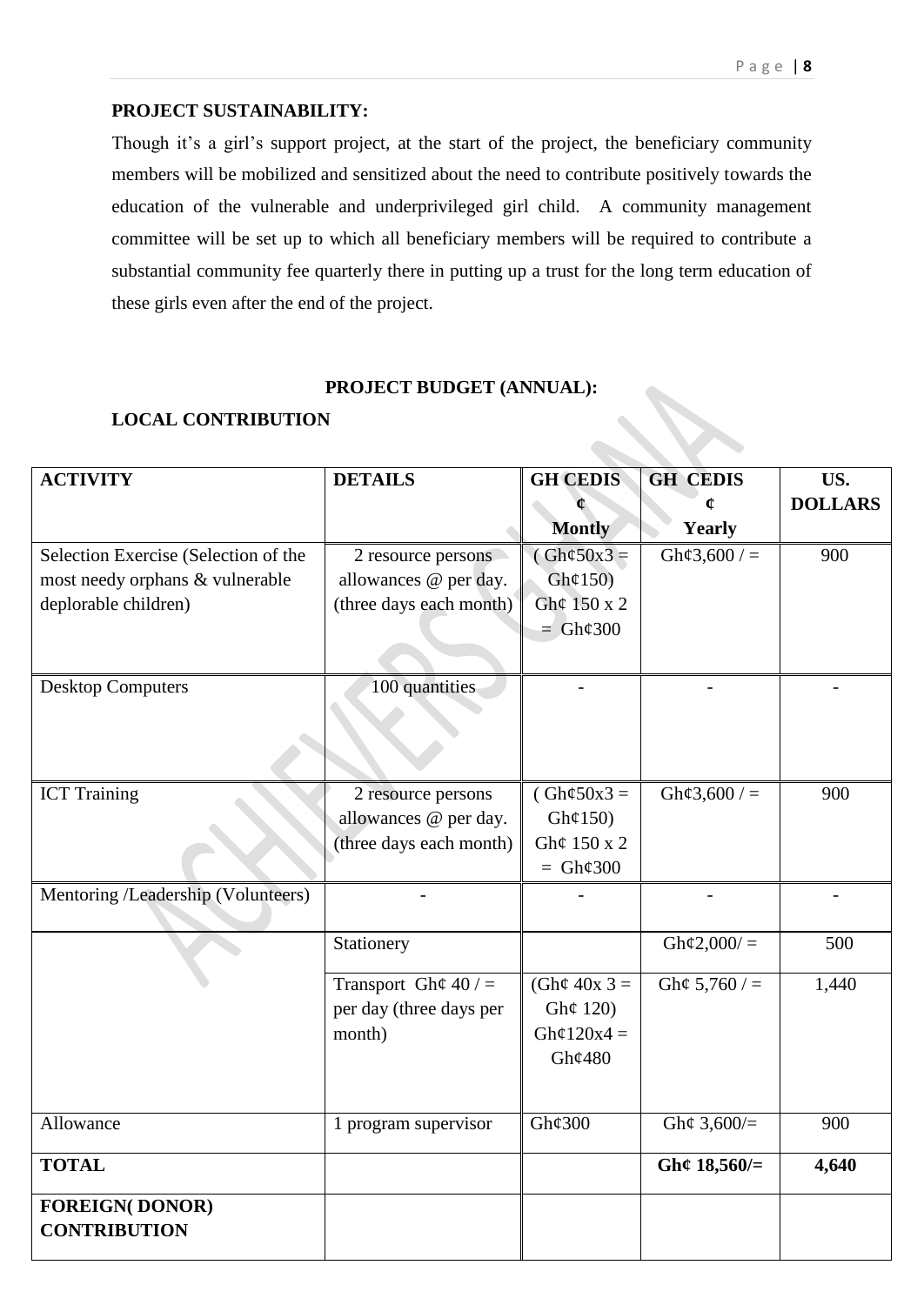| School fees (TUITION) facilitation. | School fees for 250 day                           |                   |        |
|-------------------------------------|---------------------------------------------------|-------------------|--------|
|                                     | school vulnerable and                             |                   |        |
|                                     | underprivileged slum                              |                   |        |
|                                     | girl's payable in three                           |                   |        |
|                                     | quarters.                                         |                   |        |
|                                     |                                                   |                   |        |
| 100 Primary School level girls      | Gh¢ 100 x 100 girls x 3                           | Gh¢ 10, 000 $/ =$ | 2,500  |
|                                     |                                                   |                   |        |
| 100 Junior & Senior School level    | Gh¢ 200 x 100 girls x 3                           | Gh¢ 20,000 / $=$  | 5,000  |
| girls                               |                                                   |                   |        |
|                                     |                                                   | Gh¢ 25,000 / $=$  | 6,250  |
| 50 Vocational School girls          | Gh¢ 500 x 50 girls x 3                            |                   |        |
| Health, Hygiene and sanitation      | (a) Accommodation                                 |                   |        |
| improvement. (Basic primary health  | facilities per girl                               |                   |        |
| care and support)                   | (i) A mattress at $Gh\varphi$                     |                   |        |
|                                     | $100/$ =                                          |                   |        |
|                                     | (ii) School Uniform at                            |                   |        |
|                                     | Gh¢ 80 $/=$                                       |                   |        |
|                                     |                                                   |                   |        |
|                                     | (iii) Blanket at $50/$ =                          |                   |        |
|                                     | (iv) Pair of bed sheets                           | Gh¢ 230 x 250     | 14,375 |
|                                     | at $50/$                                          | = $Gh\phi$ 57,500 |        |
|                                     | <b>Total costs per child</b>                      |                   |        |
|                                     | Gh¢ 230                                           |                   |        |
|                                     | (b) National Health                               | Gh¢ 40 x 250 =    | 2,500  |
|                                     | <b>Insurance Card</b>                             | Gh¢ 10,000        |        |
|                                     | Gh¢ $40$                                          |                   |        |
|                                     |                                                   |                   |        |
|                                     |                                                   |                   |        |
| <b>Scholastic Materials</b>         | <b>Classroom facilities</b>                       |                   |        |
|                                     | per child                                         |                   |        |
|                                     | (i) 1 dozen of exercise                           |                   |        |
|                                     | books Gh¢120/ $=$                                 |                   |        |
|                                     | (ii) 10 pens at $Gh\varphi 10/=$                  |                   |        |
|                                     | (iii) 5 pencils at $\text{Gh}\varphi$ 5<br>$/=\,$ |                   |        |
|                                     | $(iv)$ 1 Maths set Gh $\phi$<br>$5/(=$ (once)     | Gh¢105,000/=      | 26,250 |
|                                     | Total cost per girl;                              |                   |        |
|                                     |                                                   |                   |        |